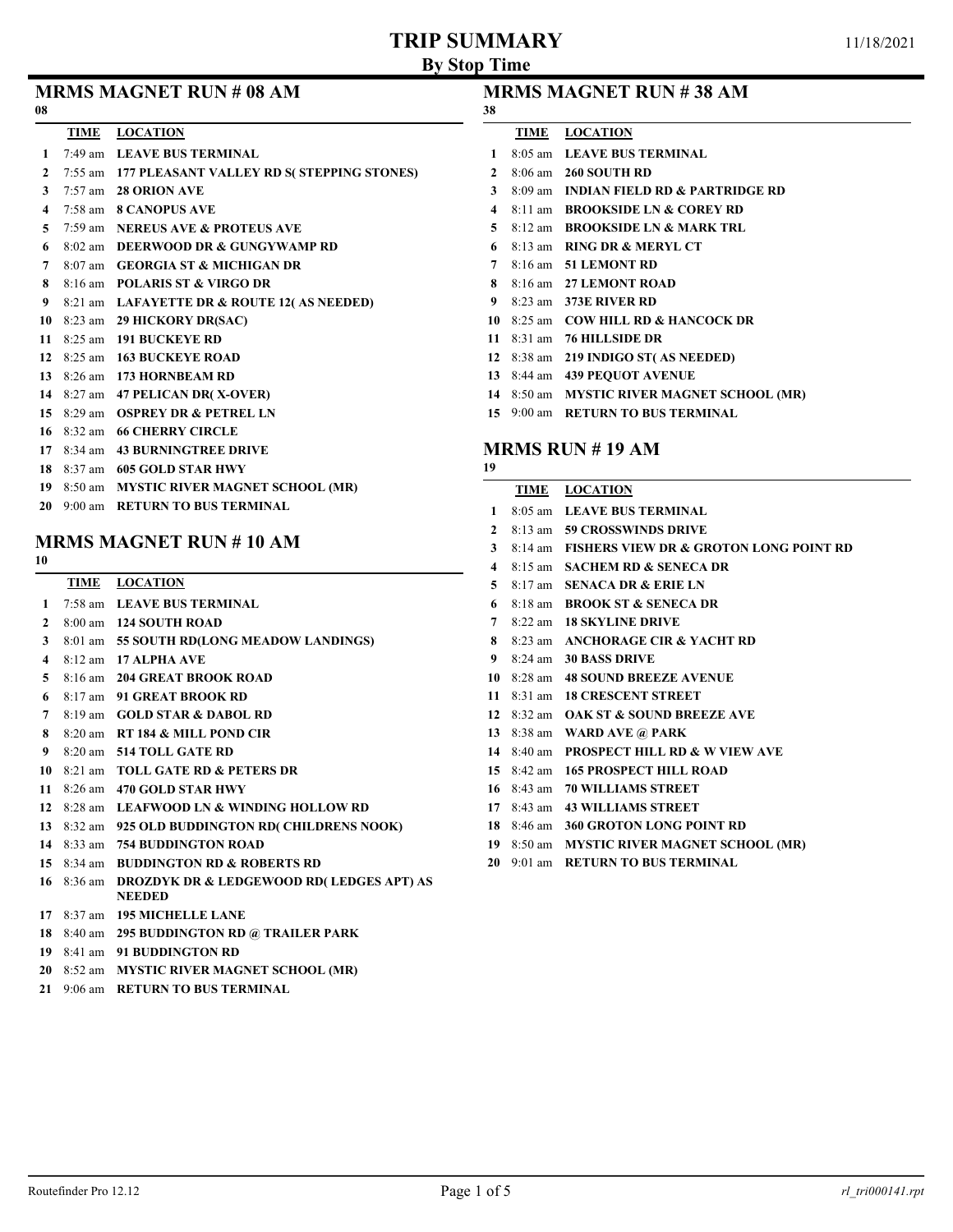# MRMS MAGNET RUN # 13 AM

### 

- TIME LOCATION 8:15 am LEAVE BUS TERMINAL
- 8:20 am 39 THREE ACRE RD
- 8:22 am 303 PLANT STREET
- 8:25 am CONSTITUTION PL & PAUL REVERE RD
- 8:29 am 476 THAMES ST RIVERFRONT DC
- 8:30 am ALLEN ST & THAMES ST
- 8:31 am 275 THAMES S
- 8 8:33 am MONUMENT ST & SMITH ST
- 8:35 am 27 SPICER AVE
- 8:39 am BLUEBERRY HILL RD & OLD FARM RD
- 8:40 am 113 BLUEBERRY HILL RD
- 8:41 am ADAMS HTS & MIRRA DR
- 8:50 am MYSTIC RIVER MAGNET SCHOOL (MR)
- 8:59 am RETURN TO BUS TERMINAL

### MRMS RUN # 24 AM

TIME LOCATION

- 8:17 am LEAVE BUS TERMINAL
- 8:27 am ELM ST & TRYON AVE
- 8:31 am NOANK RD & WARREN AVE
- 8:32 am NOANK RD & SCHOOL ST
- 8:34 am ASHBY ST & LATHAM ST & NEW LONDON RD
- 8:35 am HIGH MEADOW LN & NEW LONDON RD
- 8:37 am JUDSON AVE & SHELBY CT
- 8 8:39 am JUDSON AVE & TOPSAIL LN
- 8:41 am OCEAN VIEW AVE & WALTER FISH AVE
- 8:42 am 130 OCEAN VIEW AVE
- 8:43 am BAY VIEW AVE & ISLAND VIEW AVE
- 8:45 am OLD EVARTS LN & WINDWOOD WAY
- 8:49 am FARMSTEAD AVE & SHARON RD (K & PRE-K ONLY)
- 8:50 am MYSTIC RIVER MAGNET SCHOOL (MR)
- 9:01 am RETURN TO BUS TERMINAL

# MRMS MAGNET RUN # 06 AM

### TIME LOCATION

- 8:21 am LEAVE BUS TERMINAL
- 8:24 am DQ PARKING LOT
- 8:26 am POQUONNOCK RD & LAURELWOOD
- 8:28 am LONG HILL RD & SUNNYSIDE PARK( AM ONLY)
- 8:30 am VALLEY RD & WOODLAND DR E( PM ONLY)
- 8:32 am 484 LONG HILL RD
- 8:33 am BROOKSHAVEN RD & COLVER AVE
- 8:35 am 17 PLYMOUTH AVE SOUTH( AM ONLY)
- 8:38 am 180 PAMELA AVE( AM ONLY)
- 8:40 am 27 PAMELA AVE
- 8:44 am DEWEY AVE & LAKE ST
- 8:48 am 1051 POQUONNOCK RD
- 8:54 am MYSTIC RIVER MAGNET SCHOOL (MR)
- 9:04 am RETURN TO BUS TERMINAL

## MRMS RUN # 12 AM

### TIME LOCATION

- 8:25 am LEAVE BUS TERMINAL
- 8:26 am 24 TOWER AVE
- 8:27 am 28 HYROCK TERRACE
- 8:28 am 580 POQUONNOCK RD( HILLTOP EXPRESS INN)
- 5 8:30 am BRANFORD AVE BLDG #14
- 8:33 am BRANFORD AVE BLDG 34
- 8:33 am BRANFORD AVE & MATHER AVE
- 8:50 am MYSTIC RIVER MAGNET SCHOOL (MR)
- 9 9:01 am RETURN TO BUS TERMINAL

#### MRMS RUN # 32 AM

### TIME LOCATION

- 8:26 am LEAVE BUS TERMINAL
- 2 8:30 am BRANFORD AVE BLDG #41
- 8:47 am 519 NEW LONDON ROAD
- 4 8:47 am NOANK LEDYARD RD & RIDGEWOOD DR (K & PRE-K ONLY)
- 8:50 am MYSTIC RIVER MAGNET SCHOOL (MR)
- 9:07 am RETURN TO BUS TERMINAL

### MRMS RUN # 49 AM

### TIME LOCATION

- 8:31 am LEAVE BUS TERMINAL
- 8:36 am BIRMINGHAM CT & MIDWAY OVAL
- 8:36 am DENVER CT & MIDWAY OVAL
- 8:37 am FLINT CT & MIDWAY OVAL
- 8:38 am HARTFORD CT & MIDWAY OVAL
- 8:39 am JOLIET CT & MIDWAY OVAL
- 8:40 am CENTRAL AVE & SAINT JOSEPH CT
- 8 8:42 am MIDWAY OVAL & VERGENNES CT & WACO CT
- 8:43 am MIDWAY OVAL & SAINT PAUL CT & TACOMA
- 8:45 am FITCH AVE & OAKLAND CT
- 8:50 am MYSTIC RIVER MAGNET SCHOOL (MR)
- 9:01 am RETURN TO BUS TERMINAL

### MRMS RUN # 45 AM

|              | TIME              | <b>LOCATION</b>                        |
|--------------|-------------------|----------------------------------------|
| 1            |                   | 8:33 am LEAVE BUS TERMINAL             |
| $\mathbf{2}$ | 8:36 am           | <b>DEPOT RD &amp; QUINCY CT</b>        |
| 3            | $8:37$ am         | <b>DEPOT RD &amp; PROVIDENCE CT</b>    |
| 4            | 8:38 am           | <b>FITCH AVE &amp; NORFOLK CT</b>      |
| 5            | 8:38 am           | <b>MIAMI CT &amp; MIDWAY OVAL</b>      |
| 6            | $8:39 \text{ am}$ | <b>MIDWAY OVAL &amp; LEWISTON CT</b>   |
| 7            | $8:40 \text{ am}$ | <b>MIDWAY OVAL &amp; KNOXVILLE CT</b>  |
| 8            | 8:40 am           | <b>MIDWAY OVAL &amp; IVY CT (1ST)</b>  |
| 9            | 8:42 am           | <b>MIDWAY OVAL &amp; GARY CT</b>       |
| 10           | $8:43$ am         | <b>MIDWAY OVAL &amp; CONCORD CT</b>    |
| 11           | 8:44 am           | <b>MIDWAY OVAL &amp; ATLANTA CT</b>    |
| 12           | $8:45$ am         | <b>26 CENTRAL AVE</b>                  |
| 13           | $8:45$ am         | <b>CENTRAL AVE &amp; FORT HILL CT</b>  |
| 14           | $8:50 \text{ am}$ | <b>MYSTIC RIVER MAGNET SCHOOL (MR)</b> |
| 15           |                   | 9:02 am RETURN TO BUS TERMINAL         |
|              |                   |                                        |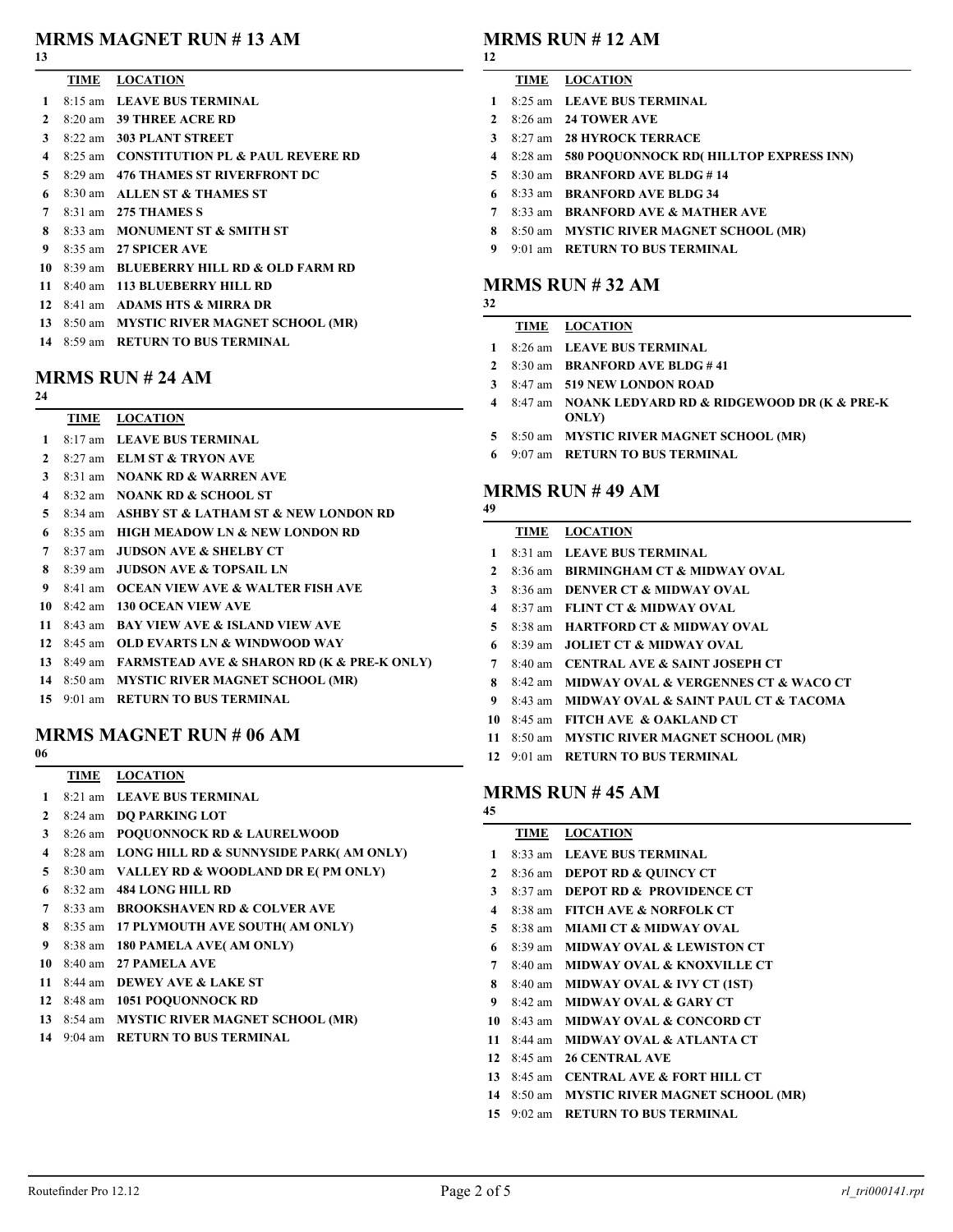# MRMS MAGNET RUN # 06 PM

### 

| <b>TIME</b>       | <b>LOCATION</b>        |  |  |
|-------------------|------------------------|--|--|
| $2.26 \text{ mm}$ | <b>I EAVE DHC TEDA</b> |  |  |

- 3:26 pm LEAVE BUS TERMINAL 3:30 pm ARRIVE MYSTIC RIVER MAGNET SCHOOL
- 3:30 pm MYSTIC RIVER MAGNET SCHOOL (MR)
- 3:40 pm 952 NORTH RD
- 3:45 pm 102 NEWTOWN RD (DRIVEWAY TO SENIOR CENTER)
- 3:50 pm DQ PARKING LOT
- 3:53 pm 1042 POQUONNOCK RD
- 3:55 pm LONG HILL RD & SUNNYSIDE PARK( AS NEEDED)
- 4:00 pm VALLEY RD & WOODLAND DR E
- 4:03 pm 484 LONG HILL RD
- 4:04 pm BROOKSHAVEN RD & COLVER AVE( AS NEEDED)
- 4:09 pm 180 PAMELA AVE( AS NEEDED)
- 4:10 pm 27 PAMELA AVE
- 4:17 pm DEWEY AVE & LAKE ST
- 4:25 pm 1051 POQUONNOCK RD
- 4:30 pm RETURN TO BUS TERMINAL

# MRMS MAGNET RUN # 08 PM

| I<br>×<br>۰, | ۰. |  |
|--------------|----|--|
|              |    |  |

- TIME LOCATION
- 3:26 pm LEAVE BUS TERMINAL
- 3:35 pm ARRIVE MYSTIC RIVER MAGNET SCHOOL
- 3:45 pm DEPART MYSTIC RIVER MAGNET SCHOOL (MR)
- 3:57 pm 177 PLEASANT VALLEY RD S(STEPPING STONES)
- 3:59 pm 28 ORION AVE
- 4:00 pm 8 CANOPUS AVE
- 4:01 pm 184 PROTEUS AVE
- 4:02 pm NEREUS AVE & PROTEUS AVE
- 4:07 pm MICHIGAN DR & OHIO AVE
- 4:08 pm GEORGIA ST & MICHIGAN DR
- 4:16 pm POLARIS ST & VIRGO DR
- 4:23 pm 29 HICKORY DR(SAC)
- 4:25 pm 191 BUCKEYE RD
- 4:26 pm 173 HORNBEAM RD
- 4:28 pm OSPREY DR & PETREL LN
- 4:31 pm DEERWOOD DR & GUNGYWAMP RD
- 4:34 pm 66 CHERRY CIRCLE
- 4:38 pm 605 GOLD STAR HWY
- 4:44 pm RETURN TO BUS TERMINAL

## MRMS MAGNET RUN # 13 PM

## 

- TIME LOCATION 3:26 pm LEAVE BUS TERMINAL 3:35 pm ARRIVE MYSTIC RIVER MAGNET SCHOOL 3:45 pm DEPART MYSTIC RIVER MAGNET SCHOOL (MR) 3:59 pm 39 THREE ACRE RD 4:01 pm 303 PLANT STREET 4:04 pm CONSTITUTION PL & PAUL REVERE RD 4:05 pm 9 COLONIAL DRIVE
- 8 4:09 pm 476 THAMES ST RIVERFRONT DC
- 9 4:10 pm ALLEN ST & THAMES ST
- 4:11 pm 275 THAMES ST
- 4:12 pm 27 SPICER AVE
- 4:14 pm 64 SMITH ST
- 4:18 pm BLUEBERRY HILL RD & OLD FARM RD
- 4:22 pm RETURN TO BUS TERMINAL

## MRMS MAGNET RUN # 38 PM

### TIME LOCATION

- 3:26 pm LEAVE BUS TERMINAL
- 3:35 pm ARRIVE MYSTIC RIVER MAGNET SCHOOL
- 3:45 pm DEPART MYSTIC RIVER MAGNET SCHOOL (MR)
- 3:56 pm 219 INDIGO ST
- 3:57 pm 288 INDIGO ST
- 4:00 pm 373E RIVER RD( AS NEEDED)
- 4:05 pm COW HILL RD & HANCOCK DR
- 4:11 pm 76 HILLSIDE DR
- 4:20 pm 51 LEMONT RD( AS NEEDED)
- 4:20 pm 27 LEMONT ROAD
- 4:23 pm BROOKSIDE LN & COREY RD
- 4:24 pm BROOKSIDE LN & MARK TRL
- 4:25 pm RING DR & MERYL CT
- 4:26 pm INDIAN FIELD RD & PARTRIDGE RD
- 4:30 pm 260 SOUTH RD( X-OVER)
- 4:32 pm RETURN TO BUS TERMINAL

## MRMS RUN # 12 PM

- TIME LOCATION
- 3:26 pm LEAVE BUS TERMINAL
- 3:35 pm ARRIVE MYSTIC RIVER MAGNET SCHOOL
- 3:45 pm DEPART MYSTIC RIVER MAGNET SCHOOL (MR)
- 4:01 pm 24 TOWER AVE
- 4:02 pm 28 HYROCK TERRACE
- 4:04 pm 580 POQUONNOCK RD( HILLTOP EXPRESS INN)
- 4:04 pm BRANFORD AVE BLDG 34
- 8 4:07 pm BRANFORD AVE & MATHER AVE
- 9 4:09 pm BRANFORD AVE BLDG #14
- 4:14 pm RETURN TO BUS TERMINAL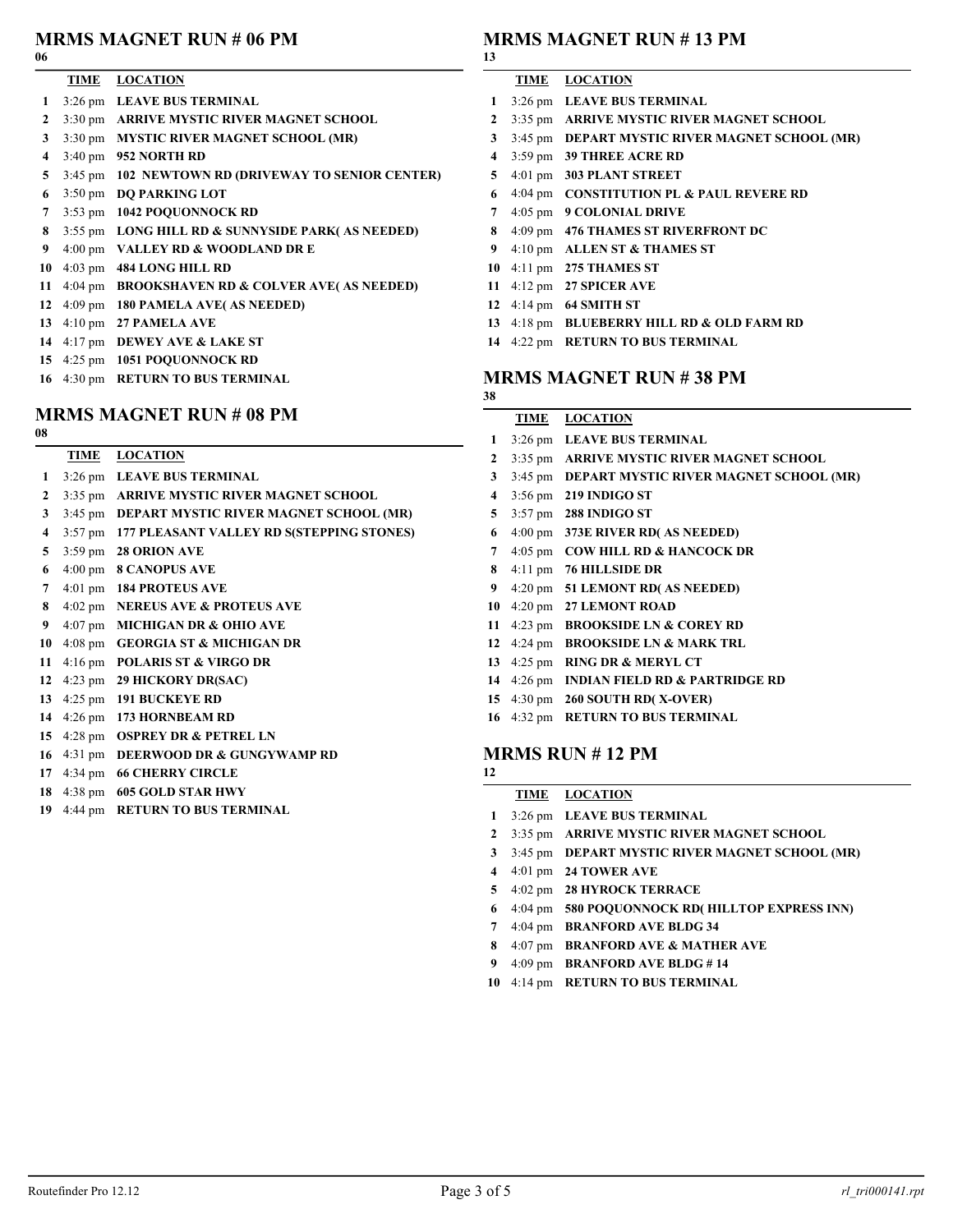### MRMS RUN # 24 PM

#### 

| 24           |                                                |
|--------------|------------------------------------------------|
|              | TIME LOCATION                                  |
| 1            | 3:26 pm LEAVE BUS TERMINAL                     |
| $\mathbf{2}$ | 3:35 pm ARRIVE MYSTIC RIVER MAGNET SCHOOL      |
| 3            | 3:45 pm DEPART MYSTIC RIVER MAGNET SCHOOL (MR) |
| 4            | $3:51 \text{ pm}$ ELM ST & TRYON AVE(X-OVER)   |
| 5            | 3:55 pm NOANK RD & WARREN AVE                  |
| 6            | 3:56 pm NOANK RD & SCHOOL ST                   |
| $\mathbf{7}$ | 3:58 pm ASHBY ST & LATHAM ST                   |
| 8            | 3:59 pm BAY VIEW AVE & ISLAND VIEW AVE         |
| 9            | 4:00 pm 130 OCEAN VIEW AVE                     |
| 10           | 4:01 pm OCEAN VIEW AVE & WALTER FISH AVE       |
| 11           | 4:03 pm OLD EVARTS LN & WINDWOOD WAY           |

- 4:06 pm JUDSON AVE & TOPSAIL LN
- 4:09 pm JUDSON AVE & SHELBY CT
- 4:11 pm HIGH MEADOW LN & NEW LONDON RD
- 4:13 pm FARMSTEAD AVE & SHARON RD (K & PRE-K ONLY)
- 4:21 pm RETURN TO BUS TERMINAL

### MRMS RUN # 32 PM

| <b>TIME</b> | <b>LOCATION</b> |
|-------------|-----------------|
|             |                 |

- 3:26 pm LEAVE BUS TERMINAL
- 3:35 pm ARRIVE MYSTIC RIVER MAGNET SCHOOL
- 3:45 pm DEPART MYSTIC RIVER MAGNET SCHOOL (MR)
- 4 3:50 pm NOANK LEDYARD RD & RIDGEWOOD DR (K & PRE-K ONLY)
- 3:51 pm 519 NEW LONDON ROAD
- 4:05 pm BRANFORD AVE BLDG # 41
- 4:11 pm RETURN TO BUS TERMINAL

### MRMS RUN # 45 PM

- 
- TIME LOCATION 3:26 pm LEAVE BUS TERMINAL 3:35 pm ARRIVE MYSTIC RIVER MAGNET SCHOOL
- 3:45 pm DEPART MYSTIC RIVER MAGNET SCHOOL (MR)
- 3:54 pm DEPOT RD & QUINCY CT
- 5 3:54 pm DEPOT RD & PROVIDENCE CT
- 3:55 pm FITCH AVE & NORFOLK CT
- 3:56 pm LEWISTON CT & MIDWAY OVAL
- 8 3:57 pm MIDWAY OVAL & KNOXVILLE CT
- 9 3:58 pm MIDWAY OVAL & IVY CT (1ST)
- 3:59 pm MIDWAY OVAL & GARY CT
- 4:00 pm MIDWAY OVAL & ELIZABETH CT
- 4:01 pm MIDWAY OVAL & CONCORD CT
- 4:01 pm ATLANTA CT & MIDWAY OVAL
- 4:02 pm 24 CENTRAL AVE
- 4:03 pm CENTRAL AVE & FORT HILL CT
- 4:08 pm RETURN TO BUS TERMINAL

## MRMS RUN # 19 PM

|                         |                      | 171111110 11011 11 17 1111                        |
|-------------------------|----------------------|---------------------------------------------------|
| 19                      |                      |                                                   |
|                         | TIME                 | <b>LOCATION</b>                                   |
| 1                       |                      | 3:28 pm LEAVE BUS TERMINAL                        |
| $\mathbf{2}$            |                      | 3:35 pm ARRIVE MYSTIC RIVER MAGNET SCHOOL         |
| 3 <sup>1</sup>          | $3:45$ pm            | DEPART MYSTIC RIVER MAGNET SCHOOL (MR)            |
| $\overline{\mathbf{4}}$ |                      | 3:52 pm 43 WILLIAMS STREET                        |
| 5 <sup>5</sup>          |                      | 3:53 pm 70 WILLIAMS STREET                        |
| 6                       | $3:54 \text{ pm}$    | <b>165 PROSPECT HILL ROAD</b>                     |
| $\overline{7}$          | $3:55$ pm            | <b>PROSPECT HILL RD &amp; W VIEW AVE</b>          |
|                         | 8 $3:56 \text{ pm}$  | <b>WARD AVE @ PARK</b>                            |
| 9                       | $3:59$ pm            | <b>FISHERS VIEW DR &amp; GROTON LONG POINT RD</b> |
|                         | 10 $4:00 \text{ pm}$ | <b>SACHEM RD &amp; SENECA DR</b>                  |
|                         | 11 $4:01 \text{ pm}$ | <b>SENACA DR &amp; ERIE LN</b>                    |
|                         | 12 $4:03 \text{ pm}$ | <b>BROOK ST &amp; SENECA DR</b>                   |
|                         | 13 $4:07 \text{ pm}$ | <b>18 SKYLINE DRIVE</b>                           |
|                         | 14 $4:08 \text{ pm}$ | <b>ANCHORAGE CIR &amp; YACHT RD</b>               |
|                         | 15 $4:09 \text{ pm}$ | <b>30 BASS DRIVE</b>                              |
|                         | 16 $4:13 \text{ pm}$ | <b>48 SOUND BREEZE AVENUE</b>                     |
|                         | 17 $4:16 \text{ pm}$ | <b>18 CRESCENT STREET</b>                         |
| 18                      | $4:17 \text{ pm}$    | <b>OAK ST &amp; SOUND BREEZE AVE</b>              |
|                         |                      |                                                   |

- 4:23 pm 59 CROSSWINDS DRIVE
- 4:25 pm 360 GROTON LONG POINT RD
- 4:31 pm RETURN TO BUS TERMINAL

### MRMS MAGNET RUN # 10 PM

|                | TIME                 | <b>LOCATION</b>                                   |
|----------------|----------------------|---------------------------------------------------|
| 1              |                      | 3:36 pm LEAVE BUS TERMINAL                        |
| $\overline{2}$ | $3:44 \text{ pm}$    | <b>ARRIVE MYSTIC RIVER MAGNET SCHOOL</b>          |
| 3              | $3:45 \text{ pm}$    | DEPART MYSTIC RIVER MAGNET SCHOOL (MR)            |
| $\overline{4}$ | $4:00 \text{ pm}$    | <b>17 ALPHA AVE</b>                               |
| 5              | $4:02 \text{ pm}$    | <b>204 GREAT BROOK ROAD</b>                       |
| 6              | $4:03 \text{ pm}$    | <b>91 GREAT BROOK RD</b>                          |
| $7^{\circ}$    | $4:05$ pm            | <b>GOLD STAR &amp; DABOLL RD</b>                  |
| 8              | $4:05$ pm            | RT 184 & MILL POND CIR                            |
| 9              |                      | 4:08 pm 514 TOLL GATE RD                          |
| 10             | $4:08 \text{ pm}$    | <b>TOLL GATE RD &amp; PETERS DR</b>               |
| 11             | $4:10 \text{ pm}$    | <b>470 GOLD STAR HWY</b>                          |
| 12             |                      | 4:11 pm LEAFWOOD LN & WINDING HOLLOW RD           |
| 13             | $4:15 \text{ pm}$    | 925 OLD BUDDINGTON RD( CHILDRENS NOOK)            |
| 14             | $4:16 \text{ pm}$    | <b>754 BUDDINGTON ROAD</b>                        |
|                | 15 $4:17 \text{ pm}$ | <b>BUDDINGTON RD &amp; ROBERTS RD</b>             |
|                | 16 $4:20 \text{ pm}$ | <b>DROZDYK DR &amp; LEDGEWOOD RD( LEDGES APT)</b> |
| 17             | 4:22 pm              | <b>195 MICHELLE LANE</b>                          |
| 18             | $4:25$ pm            | <b>295 BUDDINGTON RD @ TRAILER PARK</b>           |
|                | 19 $4:26 \text{ pm}$ | <b>91 BUDDINGTON RD</b>                           |
|                |                      | 20 4:28 pm 55 SOUTH RD(LONG MEADOW LANDINGS)      |
| 21             | $4:29$ pm            | <b>124 SOUTH ROAD</b>                             |
| 22             | $4:32$ pm            | <b>RETURN TO BUS TERMINAL</b>                     |